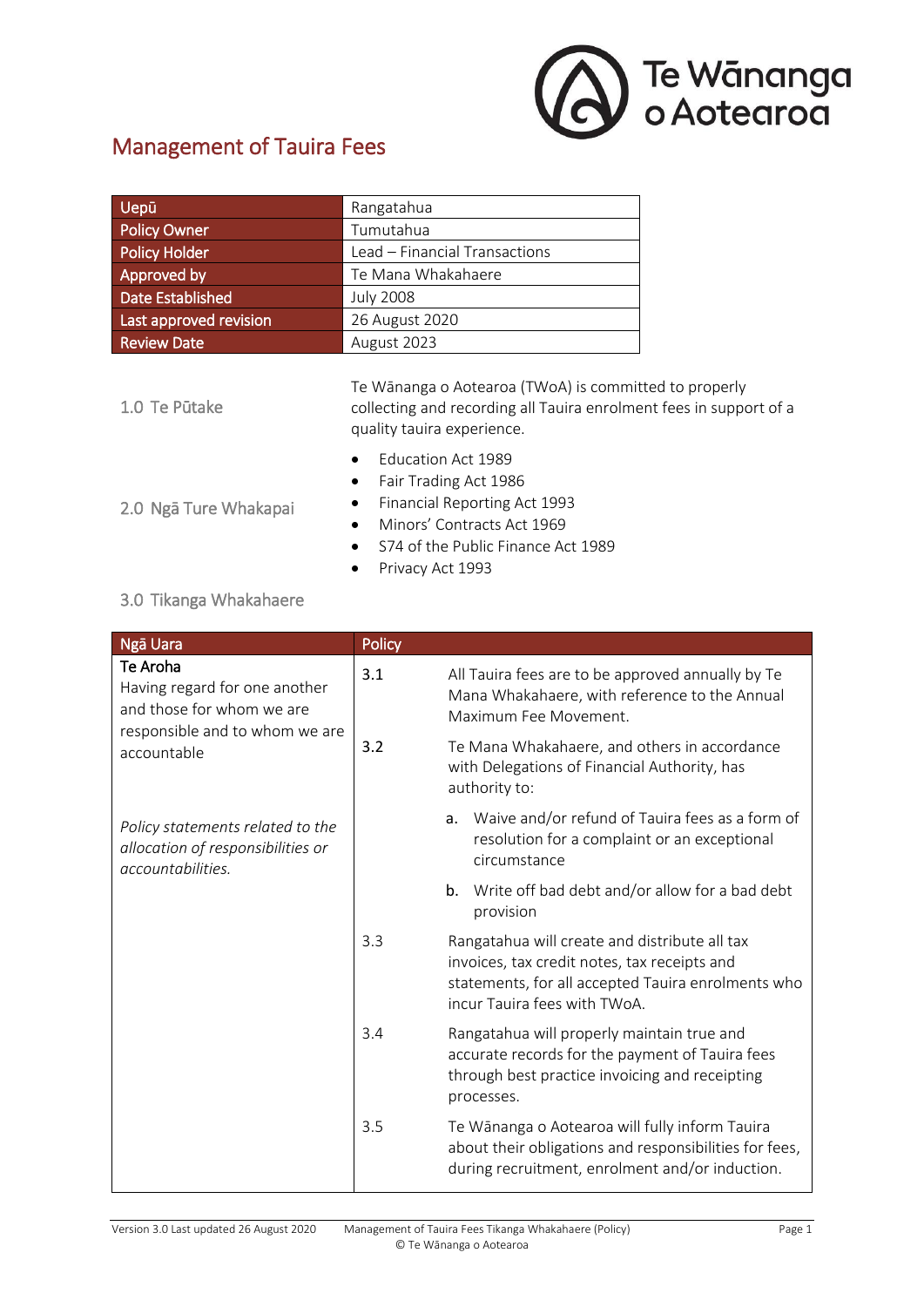|                                                                                                                                    | 3.6  | Parental consent is required when enrolling tauira<br>under 18 years of age on any fee paying TWoA<br>programme.                                                                                                                    |
|------------------------------------------------------------------------------------------------------------------------------------|------|-------------------------------------------------------------------------------------------------------------------------------------------------------------------------------------------------------------------------------------|
|                                                                                                                                    | 3.7  | Tauira are responsible for all Tauira fees (if<br>applicable) as they are due, and for any charges<br>associated with debt recovery, for non-payment.                                                                               |
| Te Whakapono<br>The basis of our beliefs and the<br>confidence that what we are<br>doing is right                                  | 3.8  | Te Wānanga o Aotearoa will ensure that proper<br>and appropriate systems and processes are in<br>place to meet all stakeholder requirements in<br>relation to the invoicing, collection, recording and<br>reporting of Tauira fees. |
| Policy statements related to<br>stakeholder participation or<br>reporting.                                                         | 3.9  | Any disputes regarding outstanding Tauira fees are<br>to be submitted by the Tauira within the year of<br>study. Requests to dispute outstanding Tauira fees<br>received after the finish date will not be<br>considered.           |
| Ngā Ture<br>The knowledge that our actions<br>are morally and ethically right<br>and that we are acting in an<br>honourable manner | 3.10 | Tauira are eligible for a reduction of Tauira fees<br>based on the reduced credit value and equivalent<br>full-time study value of the tauira enrolment.                                                                            |
|                                                                                                                                    | 3.11 | Any payment of Tauira fees received from tauira<br>that have early withdrawn, will be deemed an<br>overpayment, and be refunded back to the original<br>payer of the Tauira fees.                                                   |
| Policy statements related to<br>compliance or process / system<br>integrity                                                        | 3.12 | Any overpaid Tauira fees held by TWoA for more<br>than six (6) years from the date it was payable, will<br>be paid to the Treasury and registered with, Inland<br>Revenue - Unclaimed Money.                                        |
| Kotahitanga<br>Unity amongst iwi and other<br>ethnicities, standing as one                                                         | 3.13 | Enrolment and graduation will be affected for<br>Tauira who do not pay the required Tauira fees,<br>have outstanding fees, charges or resoures, as per<br>Regulations 2, 6 and 23 of Tikanga Ako.                                   |
| Policy statements related to<br>cohesion, uniformity, integration<br>or transparency                                               | 3.14 | Te Wānanga o Aotearoa will develop and<br>implement tikanga here to provide for, and give<br>effect to, this Tikanga Whakahaere.                                                                                                    |

4.0 Whanuitanga

This tikanga whakahaere applies to all Tauira, Governance Members and Kaimahi of Te Wānanga o Aotearoa.

## 5.0 Whakamāramatanga

| <b>Term</b>        | <b>Description</b>                                          |
|--------------------|-------------------------------------------------------------|
| Annual Maximum Fee | The maximum level by which tertiary education organisations |
| Movement (AMFM)    | can increase tuition fees for domestic students enrolled in |
|                    | courses that receive government funding at New Zealand      |